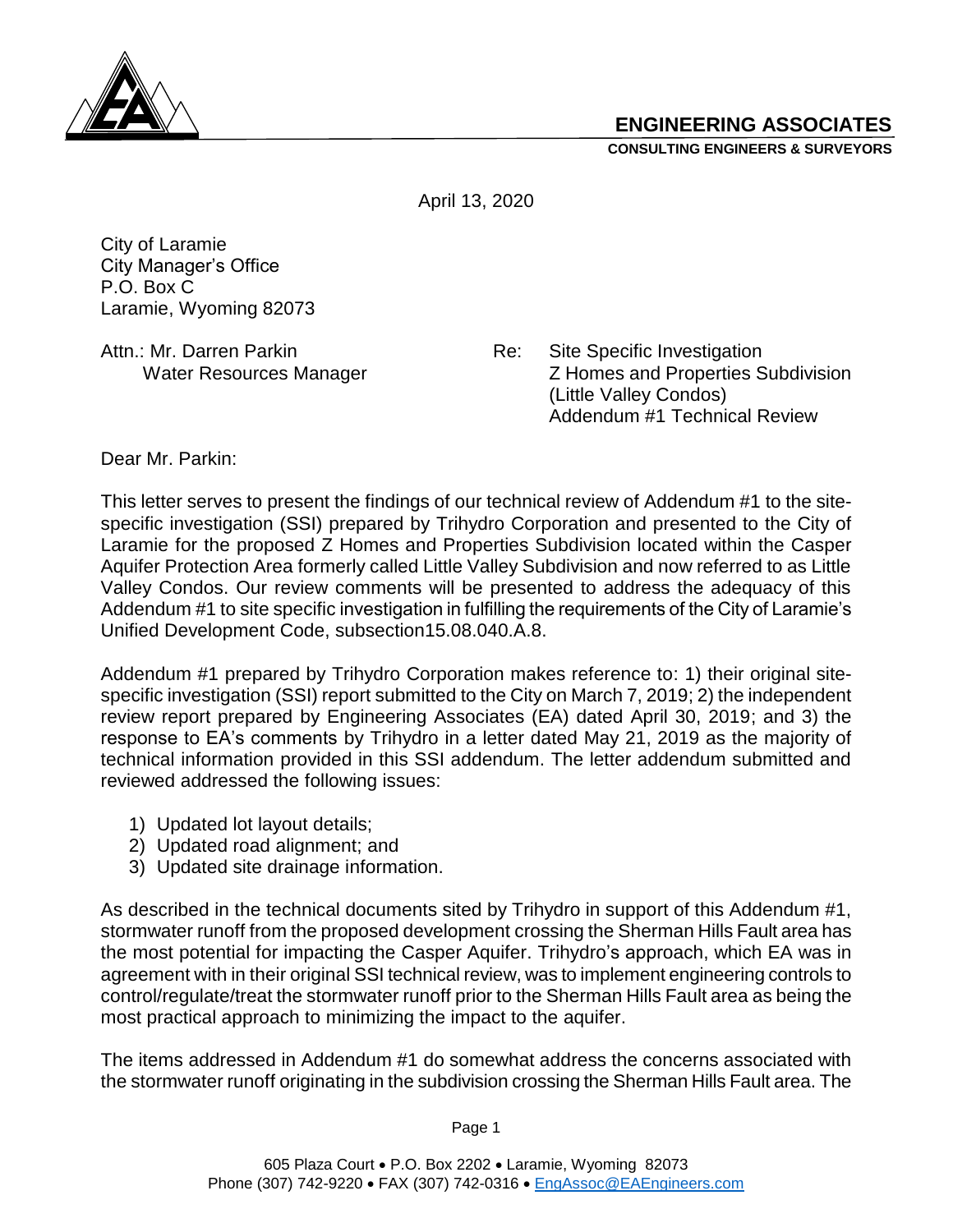

## **ENGINEERING ASSOCIATES**

## **CONSULTING ENGINEERS & SURVEYORS**

new lot layout will include approximately four (4) single-family homes. Based on the Addendum letter's reference to these homes being located in the area identified as "future development" on the preliminary plat, these single-family homes would be located on the four lots outlined in red in the figure below.



Implementing the single-family homes/lots into the subdivision will eliminate some of the stormwater runoff generated within the subdivision because single-family lots tend to have less paved and roofed surfaces and therefore, more of the precipitation is able to percolate into the soils rather than running overland. Additionally, the smaller paved area will result in less volume of leaked oil/gas on the paved surfaces to be carried off the subdivision site by the stormwater runoff.

The updated road alignment (extension of Warbler Lane to connect with Bobolink Lane) will provide a more controlled collection of the stormwater runoff from the lots to the east of Warbler Lane. This runoff will be collected in the curb and gutters associated with Warbler Lane and conveyed to the proposed detention pond to be located in the northwest area of the subdivision.

The addendum also noted an update to the site drainage. There was no corresponding figure presented with Addendum #1 to the SSI report for review to evaluate these stated drainage improvements. The addendum does discuss an increase in the size of the detention pond.